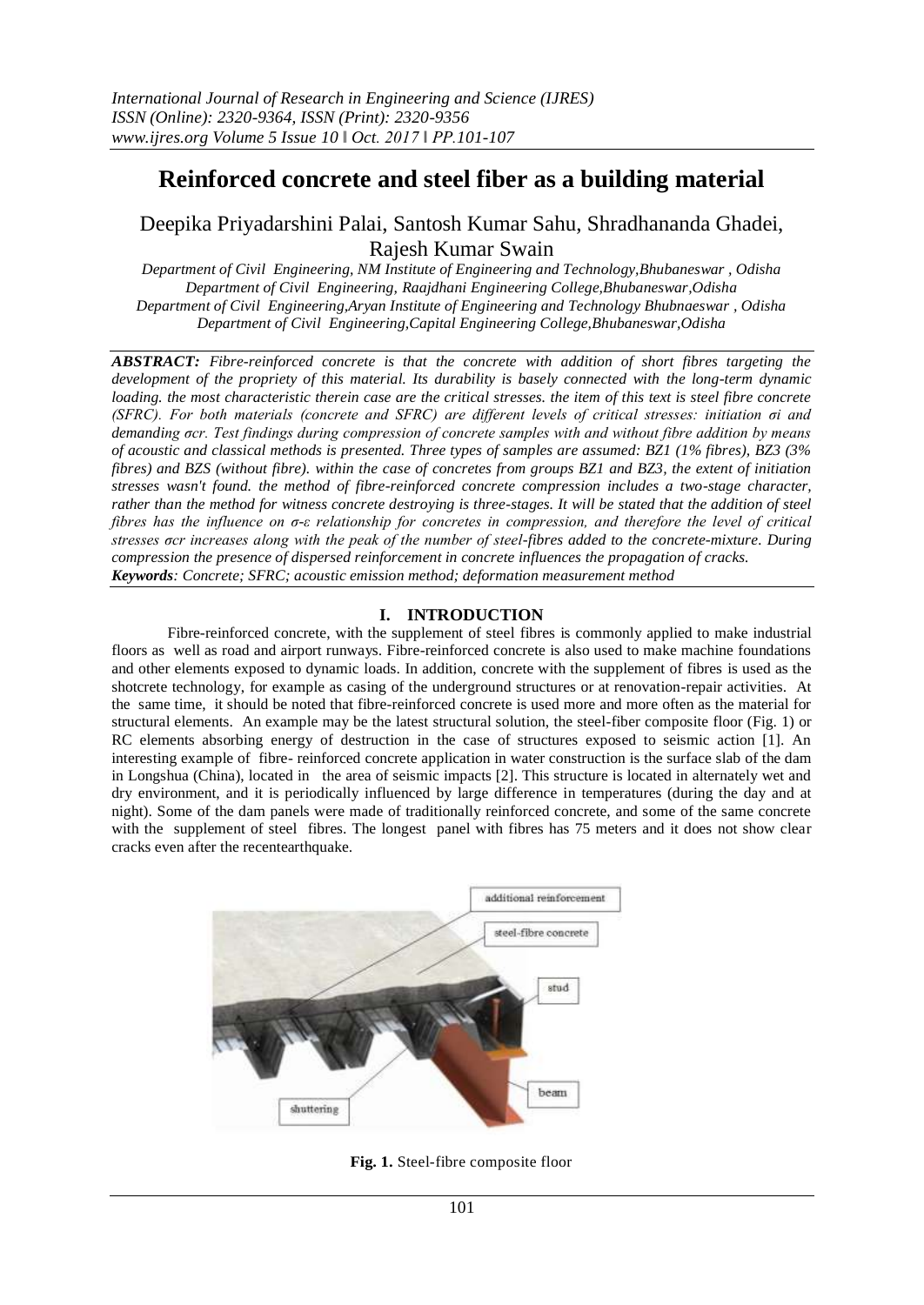Another example of steel fibres application in the structural elements is a thin shell structure covered buildings located in the European Oceanographic Park in Valencia. Structures are a combination of traditionally reinforced concrete and fibre-reinforced concrete (Fig. 2, 3).



**Fig. 2:** SFRC shells made in the European Oceanographic Park in Valencia [2] **Fig. 3**: SFRC shells made in the European Oceanographic Park in Valencia [2]

Other structures constructed using concrete with supplement of fibre are railway stations made in the Ductal technology e.g. Shawnessy Light Rail Transit Station Calgary in Canada [3, 4] or Papatoetoe Railway Station in New Zealand [3], tunnels, reservoirs, pools, structures resistant to explosions and other impact loads, elements for reinforcement of hills and slopes, pipes and walls (Fig. 4) [5, 6], as well as a number of footbridges for pedestrians and bridges (Ductal), among others in Sherbrooke (Canada), in Seoul (Korea), Sakata-Mirai footbridge in Japan [3, 7], "Point du Diable" Ductal<sup>®</sup> footbridge in France [8] or the bridge over Shepherds Creek, 150km north of Sydney inAustralia.

The essence of adding steel fibres to the concrete matrix is their anchorage force, therefore fibres with deformed tips are used. The geometric parameters of the applied fibres are also important. When comparing the graph of σ-ε relation for concrete with and without fibres, it can be noticed that the area under the curve, that is the energy needed to destroy the element, is greater for a material with the supplement of dispersed reinforcement. At the same time, limit deformation accompanying the total destruction of an element is greater for the one made of fibre-reinforced concrete[9-14].



**Fig. 4:** Example of fibre-reinforced concrete tubing element examined in the natural scale [6]

It has been confirmed that the process of failure normal and high-strength concretes, as well as some special concretes under compression load proceeds in three stages [9, 14, 15]. Particular stages of failure demarcate the critical initiating stress  $\square_i$  and the critical stress  $\square_{cr}$ . The boundary between the stable initiation stage of cracks and the stable cracks propagation are  $\Box_i$ , while stresses  $\Box_{cr}$  demarcate stages of stable and unstable cracks propagation [9]. In the light of the presented information, an interesting thing is the fibrereinforced concrete destruction process under compression loading. The purpose of the study is to examine, by means of two methods: the acoustic emission method, as well as the measurement deformation method, the process of the fibre-reinforced concrete destruction, differing in the content of steel fibres, along with specification of  $\Box_i$ and  $\Box_{cr}$ stress levels, in the function of increase in compressive stress levels. Knowledge in this respect seems to be necessary, because, as we can see, fibre- reinforced concrete has now more and more widespread application in the construction practice, and the knowledge on the values of these stress levels is directly connected with the problems of durability and operation of structural elements made of these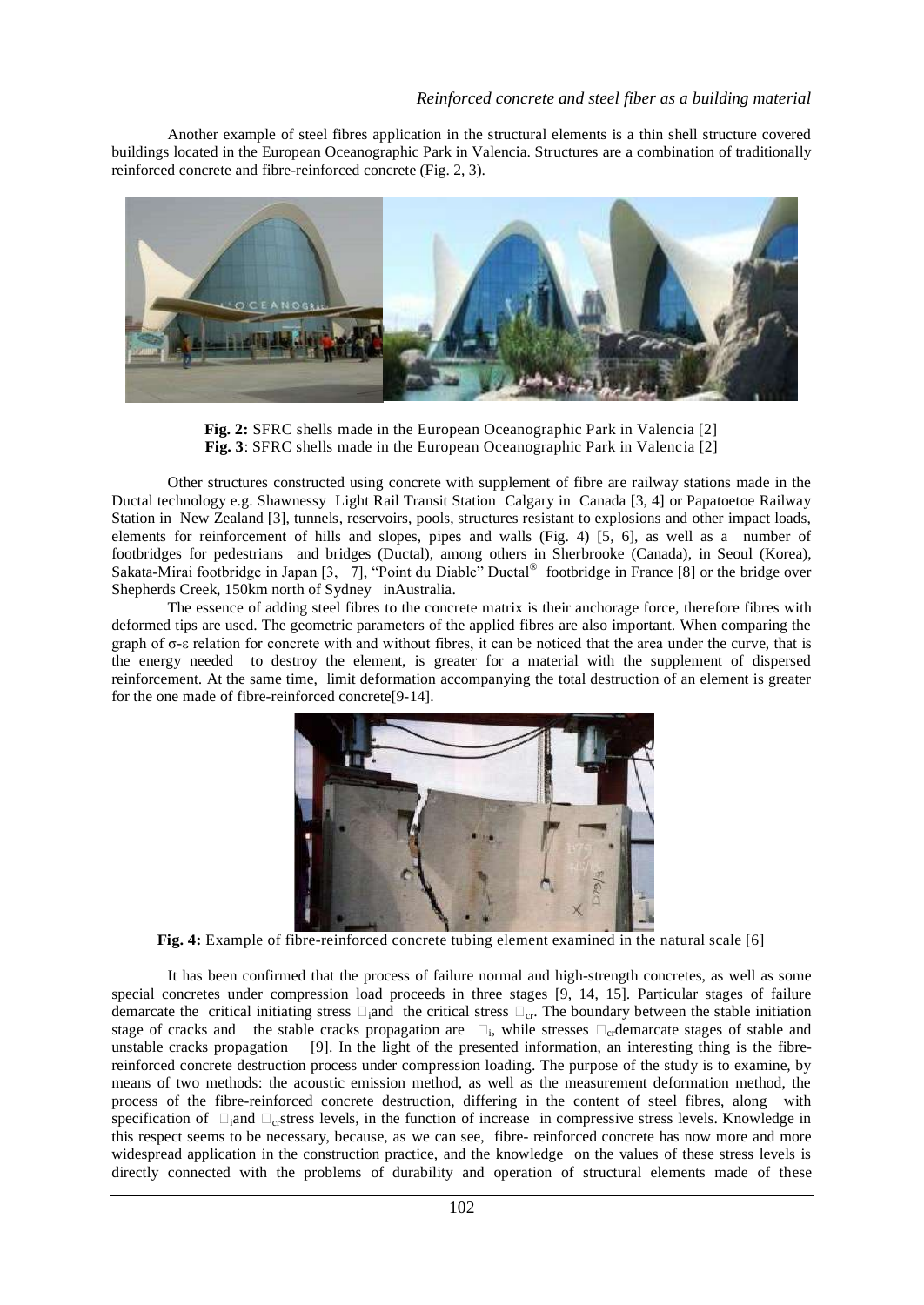concretes[9].

#### **II. TESTS**

#### *2.1.* Materials

The tests covered 3 series of concretes marked accordingly: BZS, BZ1 and BZ3. These concretes were made of Portland cement CEM II/B S-32.5R, aggregate gravel, sand, super plasticizer, and tap water. The size of a maximum aggregate grain in these concretes amounted to 16 mm. Compositions of the examined concretes were identical, and they differed only in the quantities of used dispersed reinforcement. The composition of concrete mix is specified in Tables 1. For concretes of series BZ1 and BZ3, steel fibres were added with the dimensions of 1mm/50mm, in the quantity of, accordingly, 1% and 3% as compared to the concrete mass. On the other hand, concrete of BZS series was treated as the "witness" concrete and consequently, dispersed reinforcement was not used in it. Steel fibres were dosed to the mix in the last stage of mixing. Concrete samples were stored for 28 days in the climate chamber at the air temperature of  $18^{\circ}C (\pm 1^{\circ}C)$  and the relative air humidity of 95%  $(\pm 5)$ , and then they were stored in dry-air conditions until the test.

**Table 1**. Composition specification for the designed concrete mix of the tested concretes BZS, BZ1 and  $\overline{DZ}$ 

|     | DZJ.                               |                          |
|-----|------------------------------------|--------------------------|
| No. | Composition                        | Quantity<br>[kg/m]       |
|     | Sand0-2mm                          | 630                      |
| 2   | Multi-fractiongravel2-8            | 527                      |
| 3   | Single-fraction gravel8-16         | 724                      |
| 4   | Cement CEMII/BS-32.5R              | 325                      |
| 5   | Water                              | 162                      |
| 6   | Superplasticizer CHRYSO® FluidCE30 | 3,25                     |
| 7   | Steeldispersedfibre                | according to assumptions |

#### *2.2.* Materials

#### *2.2.1.* Acoustic emissionmethod

For tests by means of the acoustic emission method, rectangular samples have been prepared, with the dimensions of  $50\times50\times100$  mm, cut out from larger test elements. As they were being compressed, AE descriptors versus time were registered. Compression was performed without friction at the specimen/strength tester plates interface. For this purpose the surfaces involved were polished to make them mutually parallel with an accuracy to 0,05 mm and then lubricated with grease. The investigations were carried out using a Vallen-Systeme AMS3 acoustic emission measuring set and two VS 150-M sensors with a 100-450 kHz transmission band (Fig. 5). During immediate compression of samples, the recorded descriptors of acoustic emission in the function of time were the events rate  $N_{zd}$  and the signal effective value RMS[16].



**Fig. 5:**Hydraulic testing machine, type INSTRON 1126, during test **Fig. 6:** Hydraulic testing machine, type INSTRON 8505, during test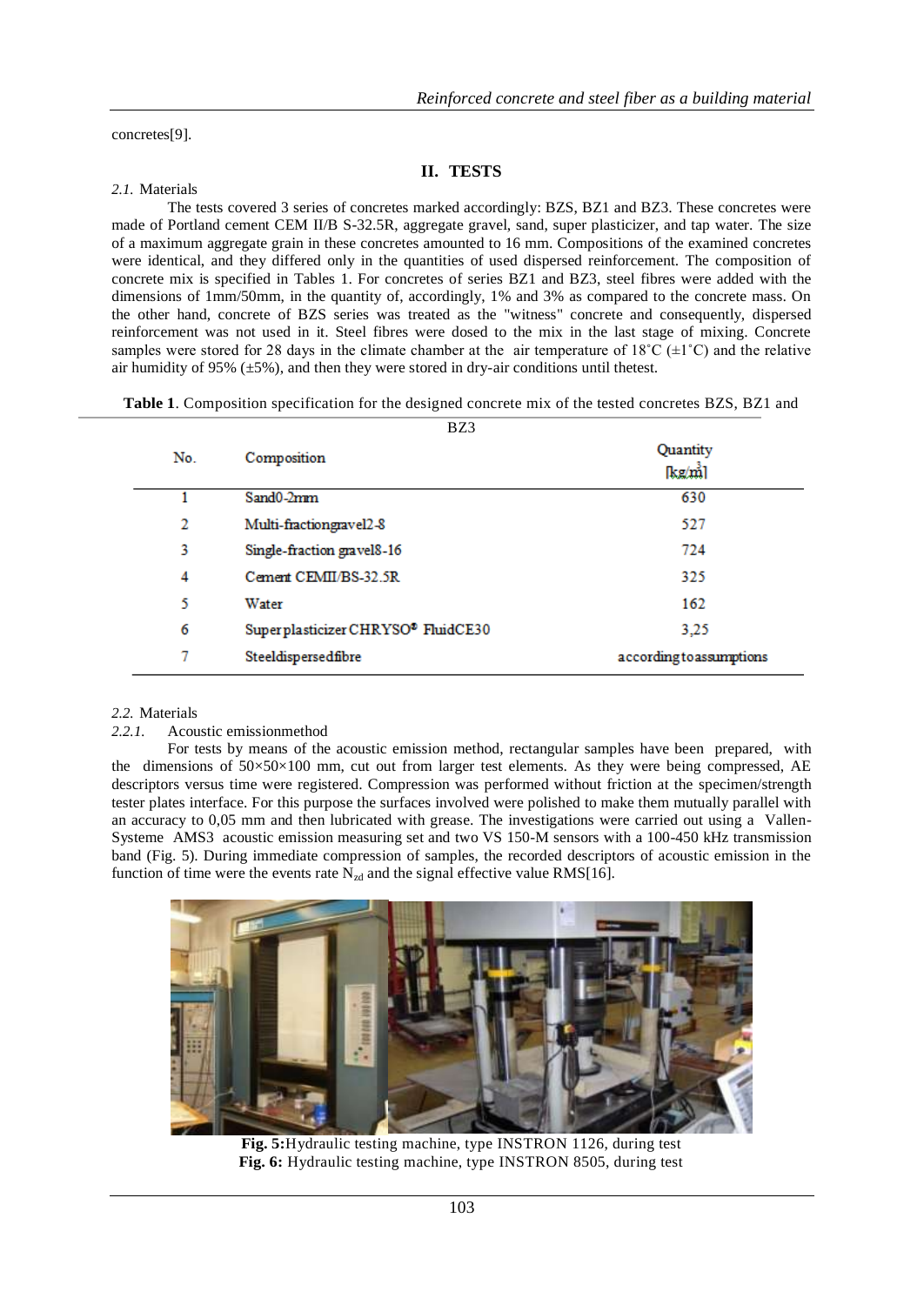#### *2.2.2.* Deformation measurementmethod

Destructive tests, with the use of the deformation measurement method of cylinder samples with the dimensions of 150x300mm. Measurement of deformations was accomplished by means of the MGCplus type measuring system by Hottinger Baldwin Messtechnik consisting of AB22A central control unit, ML801 halfbridge multiplex tensometric amplifiers andof

CATMAN 3.11. software for system management, visualization, archiving and data processing. Measurement and constraint of the force were done by means of the universal, hydraulic testing machine of INSTRON type, with a four-pole 8505 frame and 8505PLUS electronic control unit (tower, console) (Fig.6). Deformation measurements were performed by means of plastic tensometric transducers, type 150/120LY41, by Hottinger Baldwin. Tensometers were stuck on two opposite walls parallel to the axis of the compressing force impact. The testing procedure consisted of loading the sample in a static manner by controlling machine piston displacement. Movement was provided with the speed of 0,5 μm/s. As a result of the tests, measurements were obtained from both opposite walls of the sample and then they wereaveraged.

#### *2.3.* Results

*2.3.1.* Results of acoustic emissiontesting

Figures 7–9 present the registered AE events rate  $N_{zd}$  recorded in the function of compression time of concretes BZS, BZ1 and BZ3. On the other hand, figures 10–12 present, for these concretes, results of registered signal



Fig.7.RegisteredAEeventsrateNzdalongwiththegraphshowingincreaseinrelativecompressivestress = c/Icinth e function of failure time in concreteBZS

Fig.8.RegisteredAEeventsrateNzdalongwiththegraphshowingincreaseinrelativecompressivestress  $\Box_C$  /fcinth





**Fig. 10**: Record of the signal effective value (RMS) for acoustic emission along with the plotted graph showing the increase in relative compressive stress value  $\Box c/fc$  in the function of failure time in concrete BZS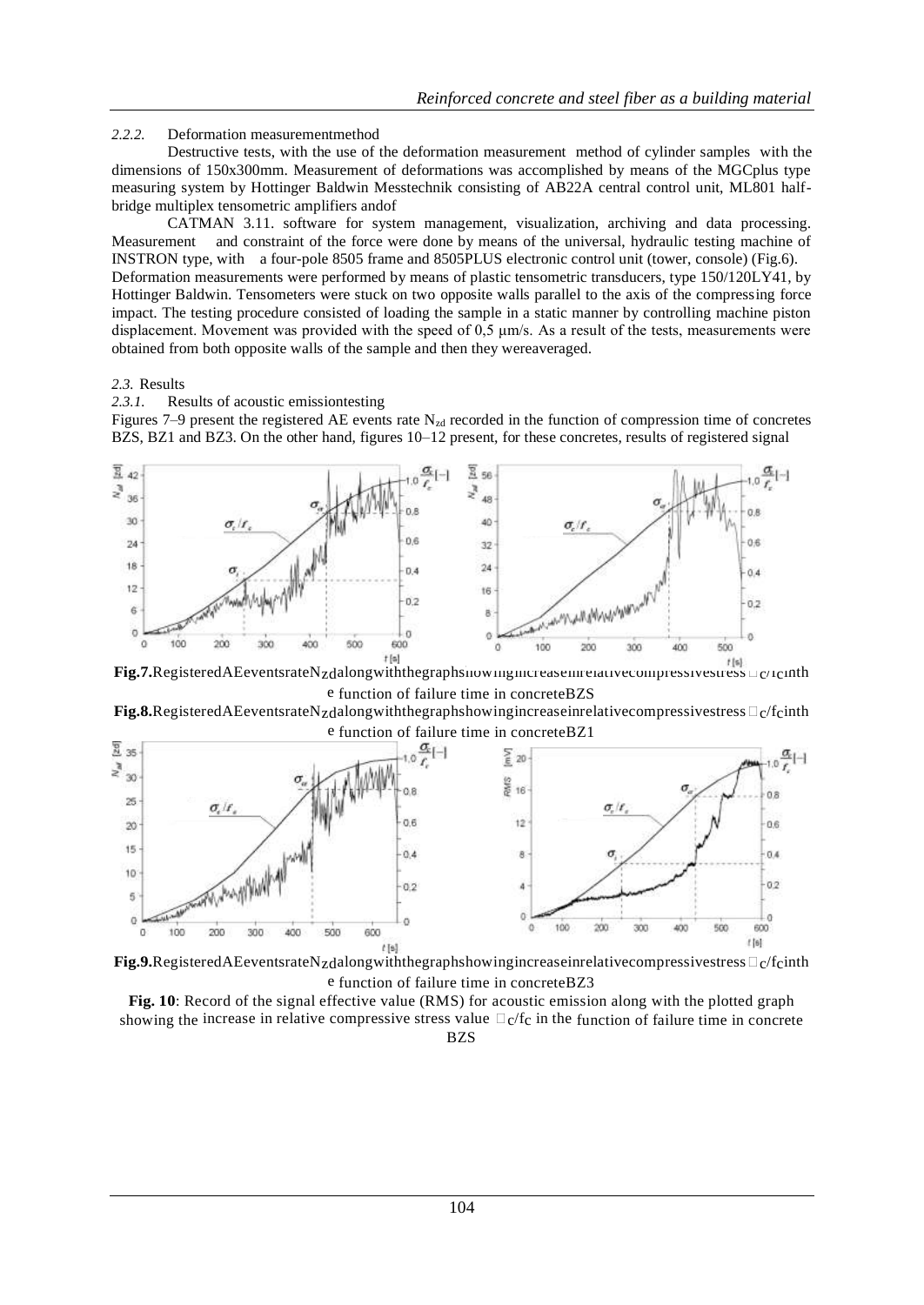

**Fig. 11:** Record of the signal effective value (RMS) for acoustic emission along with the plotted graph showing the increase in relative compressive stress value  $\Box$ c/fc in the function of failure time in concrete BZ1

**Fig. 12**: Record of the signal effective value (RMS) for acoustic emission along with the plotted graph showing the increase in relative compressive stress value  $\Box$  c/fc in the function of failure time in concrete BZ3

effective value for acoustic emission (RMS) registered in the function of compression time. Figures 7 to 12 also include graphs showing the increase in relative compressive stress  $\Box_c/f_c$  versus failure time t and the levels of cracking initiating stress  $\Box$ <sub>i</sub>and critical stress  $\Box$ <sub>cr</sub>. In addition, levels of cracking initiating stresses  $\Box$  and critical stresses  $\Box_{\rm cr}$  were determined, according to the criteria as specified in [9, 14]. Table 2 gathers the values of levels of these stresses specified for all tested concreteseries.

| Concrete | Stress level values |                     |                  |                    |
|----------|---------------------|---------------------|------------------|--------------------|
|          | $o_i$ [-]           | variation<br>factor | $o_{\alpha}$ [-] | vanation<br>factor |
| BZS      | 0,33                | 1,92                | 0,78             | 1,15               |
| BZI      | not observed        |                     | 0,80             | 1,32               |
| BZ3      | not observed        |                     | 0,81             | 1,30               |

Table 2. Composition specification for the designed concrete mix of the tested concretes BZS, BZ1 and

Like for the acoustic emission method, levels of cracking initiating stresses  $\Box$  and critical stresses  $\Box_{\rm cr}$  deformation measurement method were determined, according to the criteria as specified in [9, 14]. Values of levels of these stresses are gathered in Table3.

The graphs (Fig. 13) imply that along with growth in the quantity of steel fibres in concrete, the maximum stress achieved by concrete also grows, and a along with it - the limit deformation accompanying total destruction. For mix BZS (0% of fibre) the maximum stress was  $35,58MPa$ , for mix BZ1 (0.5% of fibre) – 37,52 MPa and for mix BZ3 (3% of fibre) –41,99MPa.

The more fibre was added to the concrete matrix, the larger the area under the curve, which means that more energy is needed to destroy such anelement.

Tests conducted using methods indicated that the process of destruction process for concretes BZ1 and BZ3 containing dispersed reinforcement, loses its three-stage character. It is not possible to determine, in these concretes, the levels of cracking initiating stresses  $\square_i$ . In the case of these concretes, we can rather speak of "temporary" stable propagation of micro-cracks, passing next into "temporary" sudden propagation of microcracks. It should be assumed that during failure, the presence of dispersed reinforcement in concrete reduces propagation of cracks and contributes to reduction in stresses concentration at the places of defects and structurediscontinuity.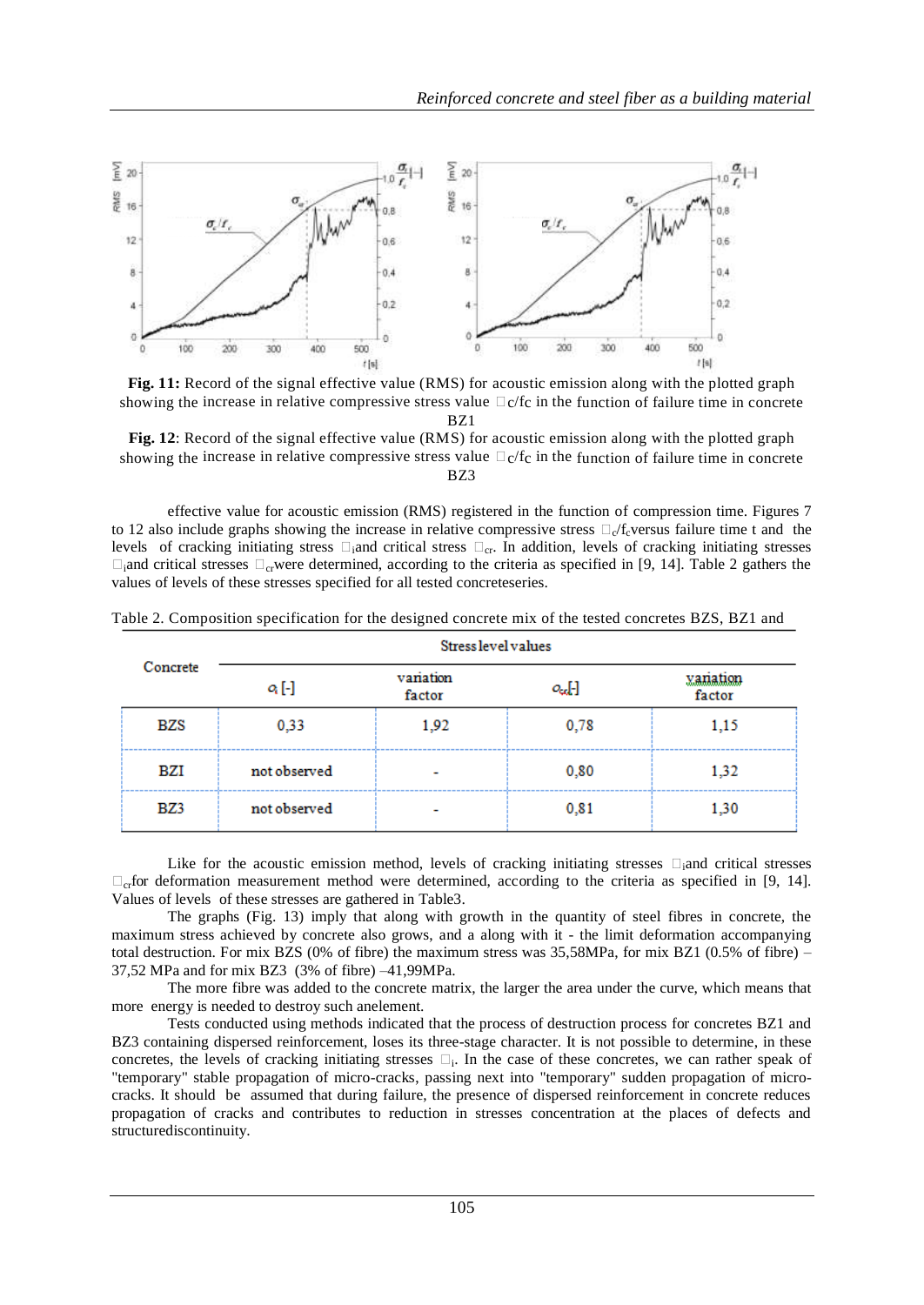

**Fig. 13:** Comparative graph of sigma – epsilon dependences for compressed concretes of mix BZ1, BZ3 and BZS

| <b>Table 3.</b> Levels of cracking initiating stresses $\square$ i and critical stresses $\square$ cr specified by means of |  |
|-----------------------------------------------------------------------------------------------------------------------------|--|
| Deformation measurement method, in the examined concretes BZS, BZ1 and BZ3                                                  |  |

Stress level values

| Concrete | oj-1         | variation<br>factor      | $o_{cr}$ [-] | variation<br>factor |
|----------|--------------|--------------------------|--------------|---------------------|
| BZS      | 0,33         | 2,45                     | 0,78         | 1,78                |
| BZI      | not observed |                          | 0,80         | 1,84                |
| BZ3      | not observed | $\overline{\phantom{a}}$ | 0,81         | 1,50                |

On the other hand, when it comes to stresses  $\Box_{cr}$ , tests indicated that in concretes of BZ1 and BZ3 series, the level of these stresses is slightly higher as compared to the "witness" BZS concrete, not containing dispersed reinforcement and is, accordingly, 0,80 and 0,81  $\Box_c/f_c$  in concretes of BZ1 and BZ3 series and 0,78  $\Box_{c}/f_{c}$  in "witness" BZS concrete. At this point it is worth noting some analogy between the fibre-reinforced concrete failure process and the failure process of concrete saturated with methyl methacrylate [9,17]

#### **III. CONCLUSION**

The conducted tests indicated that the course of destruction process of concretes containing dispersed reinforcement in the quantity of 1 and 3% loses its three-stage character. It is not possible to determine in these concretes the levels of stresses initiating cracking  $\square_i$ . For these concretes we may rather refer to "temporary" stable propagation of micro-cracks, developing, in turn, into "temporary" sudden propagation of micro-cracks. It should be assumed that during destruction, the presence of dispersed reinforcement in concrete hinders propagation of cracks and contributes to a reduced concentration of stresses at the places of defects and discontinuities in the structure [16, 18].

Added fibers make cement matrix somehow "sown together". Under the impact of load, energy cumulates to be finally released at a level of critical stresses that is higher than for "witness" concrete. So that an element with the addition of steel fibers would be destroyed, adhesion between cement matrix and aggregate must be lost, fibers must detach from the matrix, the matrix must be cut along fibers or fibers should rupture. The addition of fibers gives concrete elements greater ductility.

At this point, it is worth noting some analogy between the fiber-reinforced concrete destruction process and the process of destruction of concrete saturated with polymer: methyl-methacrylate [9, 16, 17]. The test proved that in polymer-impregnated concrete being compressed it is not possible to determine unambiguously the level of stresses initiating cracking  $\square_i$ . As a result of reinforcement of the concrete structure with polymer